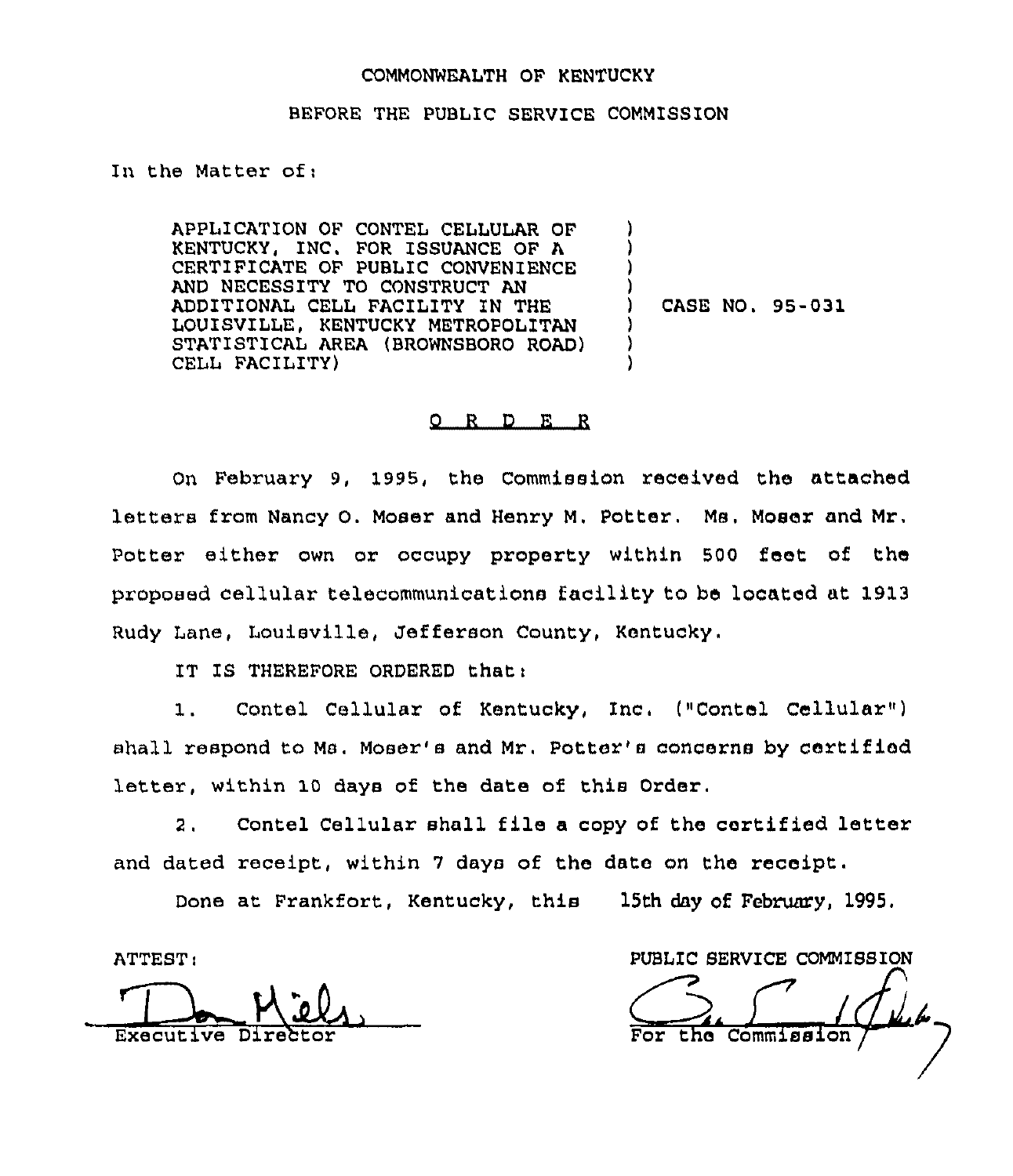# RECEIVED

FEB 09 1985

**PUBLIC SERVICE COMMISSION** 

5911 Apache Road Louisville, KY 40207 February 7, 1995

Nr. Don Mills Publio Sexvioe Commission of Kentuoky 730 Sohenkel Lans P.O. Box 615 Frankfort, KY 40602

Dear Nr. Mills,

I am wxiting you regarding Case No. 95-031, I have deoided to protest the oonstruotion of a monopole with attaohed antennas by Contel Cellular of Kentucky, Inc. within a 500' radius of my home.<br>I am concerned that these antennas could emit harmful rays. Since there is no conclusive proof as to whether or not it is dangerous to live near this kind of pole and antennas, I prefer not to take Therefore, I would like to intervene in this prooeeding.

Thank you for your time and attention.

Yours truly,

 $W$ ancy  $C$ . World

Nenoy 0, Moaer 6911 y O. Mo<br>Apache<br>wile, KY 6911 Apache Road<br>Louieville, KY 40207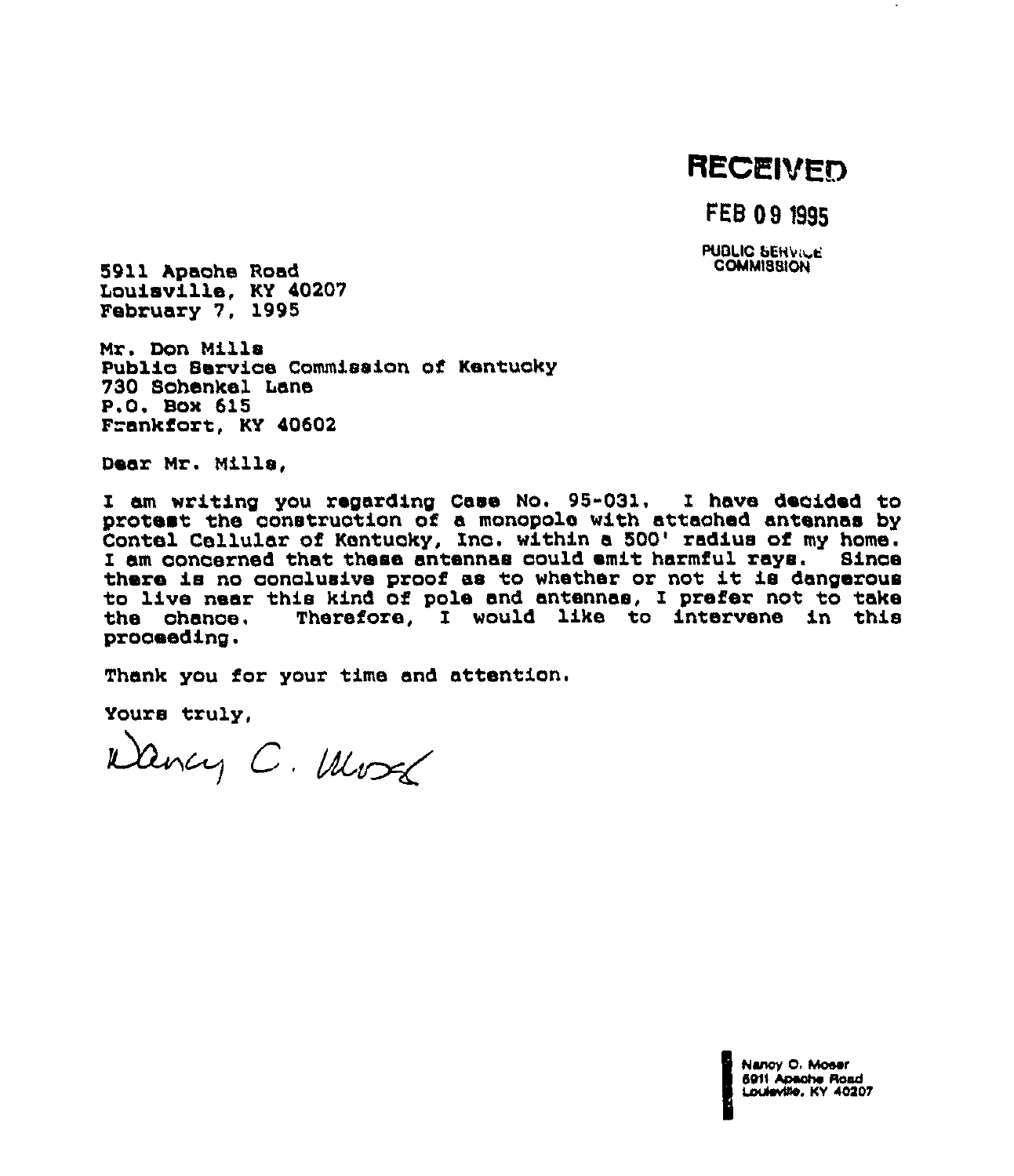February 8, 1995



**Executive Director's Office** Public Service Commission of Kentucky P.O. Box 615 Frankfort, KY 40602

RECEIVED **FEB 09 1995 Collabo** Obst. ade **COMMISSION** 

 $RE:$ Kentucky Case No. 95-031

Gentlemen:

I am in receipt of the enclosed letter dated February 3, 1995 from McBrayer, McGinnis, Leslie & Kirkland regarding the proposed Cellular One tower at 1913 Rudy Lane. I am the president of Rudy Lane Incorporated, owner of the adjacent ten-acre property. I purchased this property in December of 1993 for the purpose of developing fifty-six upscale dwelling units. The adjoining property, when presented before the Planning and Zoning Commission for its district development plan, proposed office condominium use and made no mention of any such tower facility.

When my district development plan was approved, the Planning Commission required me to inform our potential buyers of the intended use of the adjacent property as office condominium use, which I have done. Our proposed development is a 10.5 million dollar project and to date I have secured contracts for twelve units for approximately two million dollars. Our buyers have relied upon our statements as to the proposed use of the adjacent property as office condominiums in making their decisions to purchase. This proposed tower is immediately adjacent to our property and would be a deterent to our development. I believe this is an inappropriate location for such a structure given the immediacy of single family residential dwellings and I would propose to take whatever actions are necessary to prevent the inclusion of this tower in the adjoining property.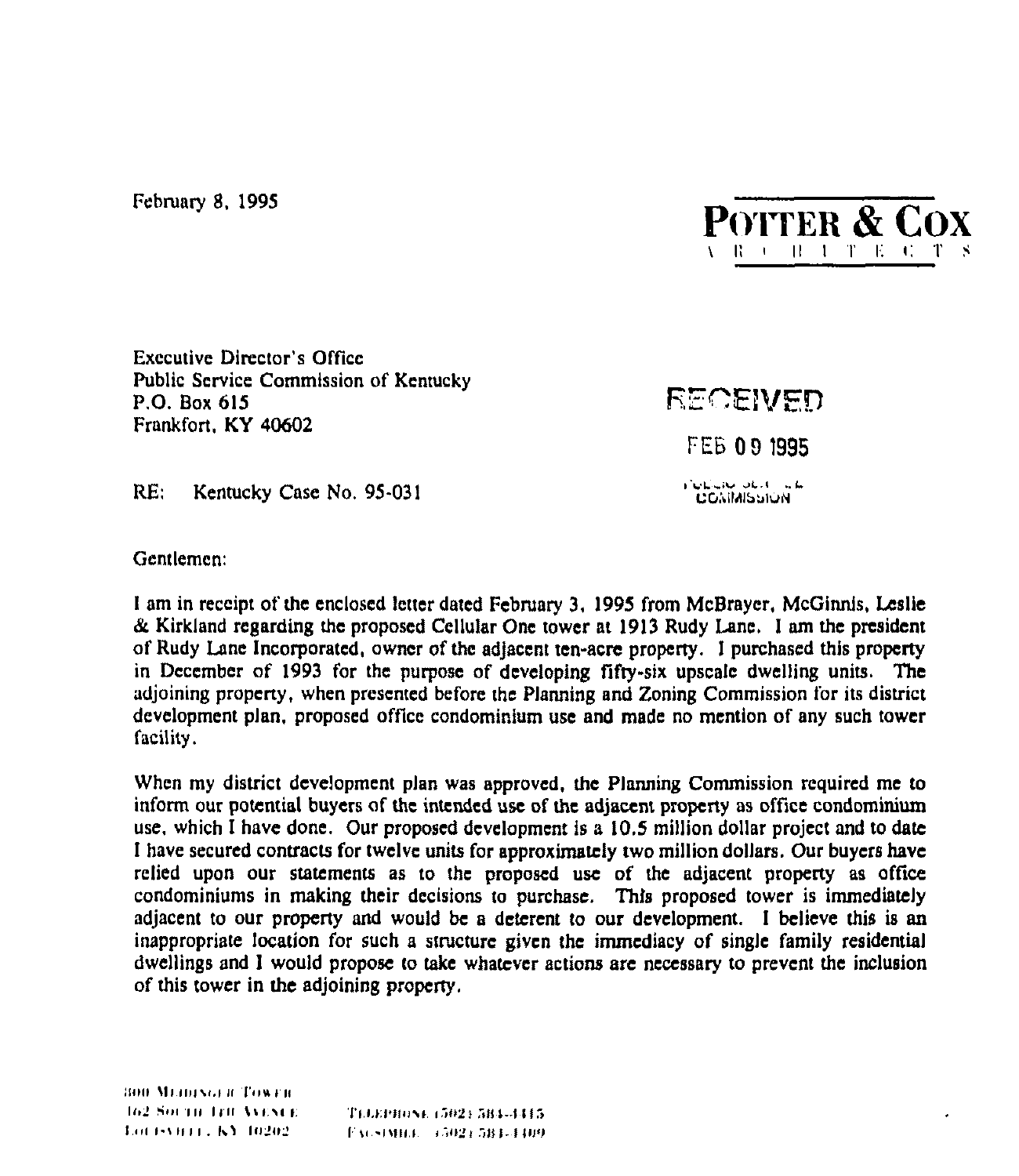Executive Director's Office Public Service Commission of Kentucky February S, 1995 Page Two

I am, by copy of this letter, requesting Mr. Glenn Price of Greenebaum, Doll & McDonald to act on my behalf and I would appreciate any future correspondence be directed to his office with a copy to me, I appreciate your consideration in this matter.

Very truly yours,

 $H_{\text{max}} \cap \mathcal{Q}$ 

Henry M. Potter, AIA President - Rudy Lane Inc.

HMP/mjg

Enclosure

cc: Mr. Glenn Price Jr., Greenebaum, Doll & McDonald Mr. Robert Murphy, Mayor City of Winding Falls Ms. Minx Auerbach, Planning & Zoning Commission 5906 Hickman Court 5911 Apache Road 5914 Apache Road 1916 Rudy Lane

\480\cel1pols.480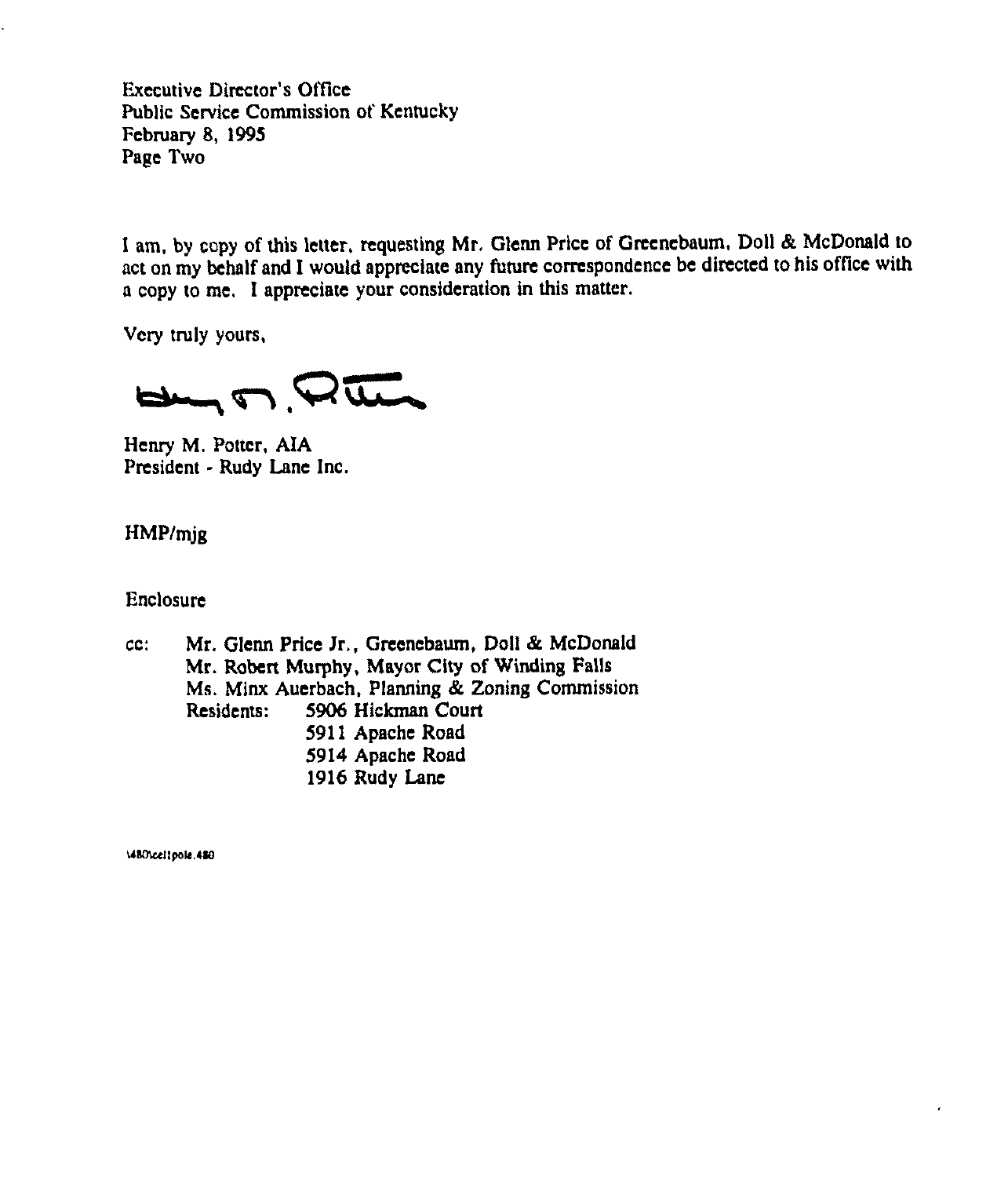# MCBRAYER, MCGINNIS, LESLIE & KIRKLAND

W. TERRY MCBRAYER JOHN R. MCGINNIE *BHILLIB BAUCK LEBLIE 1* WILLIAM D. KIRKLAND J. D. ATKINBON, JR. JANES G. AMATO **GEORGE D. GREGORY \*\*** FRED E. (BO) FUGAZZI, JR. W. ERENT RICE JAMES H. FRAZIER, III DENNIS J. CONNIFF JOHN G. IRVIN. JR. **HEGAN LAKE THORNTON** CHRISTOPHER M. HILL LIBA ENGLISH NOND WILLIAM R. PALMER, JR *BRUCE W. MAGDONALD* **THOMAS C. LYONS** D. BARNY BTILE CHERYL H. ANDERSON **HARY WIE ESTES SUBAN PUGH CHAPLIN** LUKE BENTLEY III **MATTHEW W. OREETE** JULIA F. COSTICH CHARLES C. SIMMS, III **R. STEPHEN MODINAIS** JON A. WOODALL

 $\cdot$ 

**IGS WEST SHORT STREET BUITE 300** LEXINGTON, KENTUCKY 40807-1361 **EDB-331-8780 FACSIMILE GOG-231-6518** REAL ESTATE FAX GOG-RUS-9777

February 3, 1995

# **RECEIVED**

**DIRECTOR OF GOVERNMENTAL RELATIONS MIKE HELTON** FRANKFORT OFFICE

FEB 09 1995

PUBLIC SERVICE **COMMISSION** 

\* ALEO AGNITTED IN ONIO <sup>14</sup> ALEG AGNIVIES IN COLORADO

Henry M. Potter 800 Meldinger Tower Louisville, KY 40202

#### Public Notice - Public Service Commission of Kentucky, RE: Case No. 95-031

Dear Mr. Potter:

This letter is to inform you that Contel Cellular of Kentucky, Inc., which does business as Cellular One, has applied to the Public Service Commission of Kentucky for a Certificate of Public Convenience and Necessity to construct and operate a new cell facility to provide cellular radio telecommunication service. The facility will include a 125' monopole with attached antennas extending upwards for a total height of 138' and an equipment shelter to be located at 1913 Rudy Lane, Louisville, Jefferson County, Kentucky. A map showing the location of the proposed new cell facility is enclosed. This notice is being sent to you because you own or use property that is located within a 500' radius of the proposed monopole.

The Commission invites your comments regarding the proposed construction. Also, the Commission wants you to be aware of your right to intervene in this matter. That right must be exercised within 20 days of the date of this letter as shown above.

Your comments and request for intervention should be addressed to: Executive Director's Office, Public Service Commission of Kentucky, Post Office Box 615, Frankfort, KY 40602. Please refer to Case No. 95-031 in your correspondence.

Sincerely.  $\mathcal{L}.\n\sqrt{g}$ 

W. Brent Rice Counsel for Contel Cellular of Kentucky, Inc.



 $61995$ **FEB** 

### WBR/dkm

## POTTER AND COX ARCHITECTS.

WATEON CLAY 11908-1888) **OSCAR SANNONS (IBOS-IBAB)** 

HAIN & HARRIBON STREETS **F.O. BOX 347** OREENUP, RENTUCKY 41144-0347 000-473-7303 FACISINILE BOB-473-8003

**300 BTATE HATIONAL** 

**BANK BUILDING** 

**P.O. BOX 1100** 

FRANKFORT, KENTUCKY 40608-1100

**BOR-222-1200** 

**FACSINILE BOS-RET-7368**